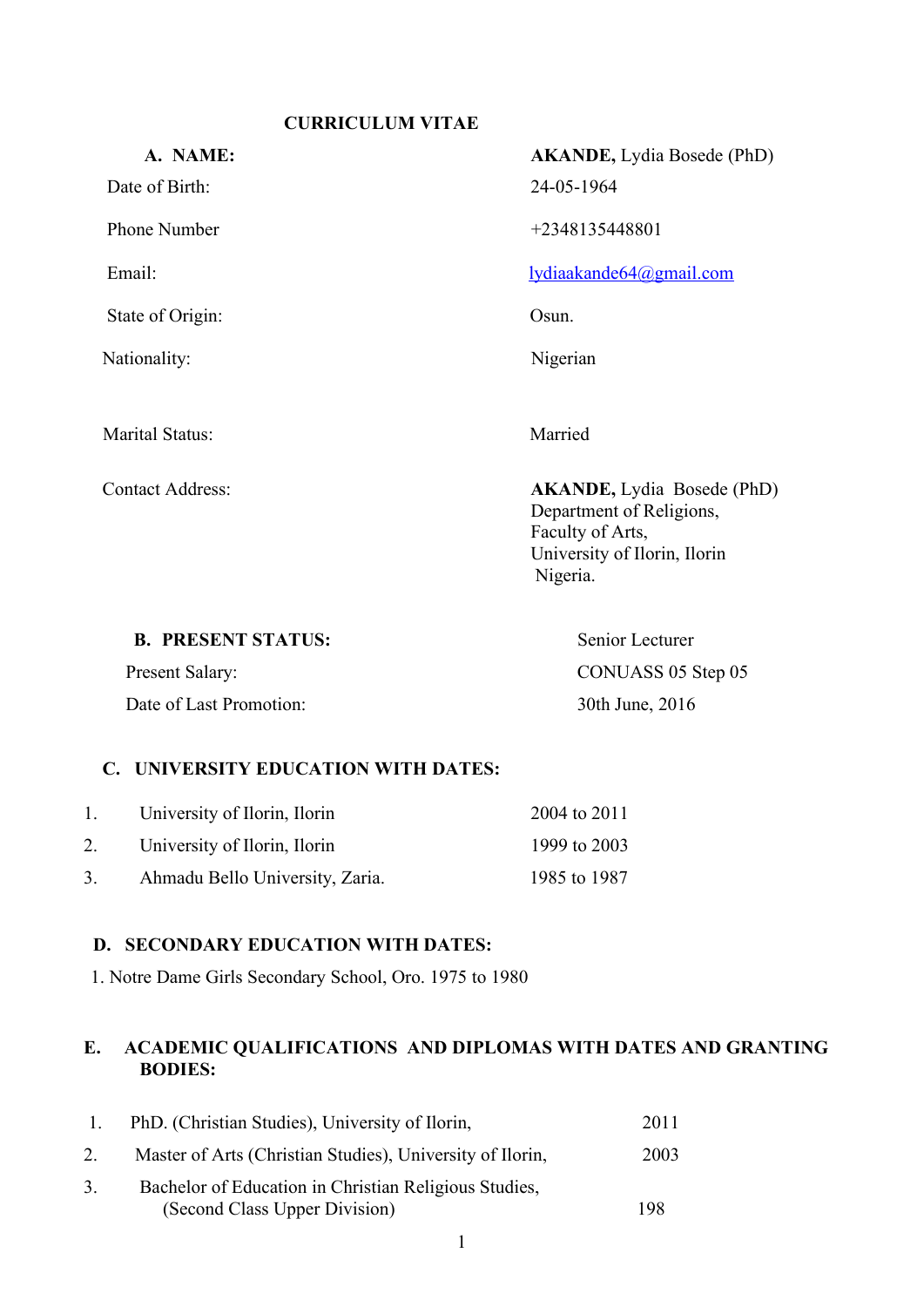# **F. PROFESSIONAL QUALIFICATIONS AND DIPLOMAS WITH DATES AND GRANTING BODIES:**

Nigeria Certificate in Education (N.C.E.),Niger State College of Education, Minna, 1984

## **G. SCHOLARSHIPS AND PRIZES**

Participated and came first in the 2007 Word Cup Bible Pastor of the year competition in Kwara State, held at Eruku. Received N50, 000 cash prize.

## **H. TRAINING PROGRAMME ATTENDED:**

1. Kwara State University Portal Training on 24<sup>th</sup> July, 2012

2. 4-Day Faith-based HIV and AIDS Master-Training Workshop for Lecturers held at the ARMTI

campus, Ilorin, Kwara State between 6 th and 9th October, 2008

3. 5-Day Training on Negotiation, Advocacy and Conflict Resolution, organized by the Centre for

Conflict Resolution and Peace Advocacy, Lagos, at Satellite Motel, Ilorin, between 20<sup>th</sup> and

24 th August, 2001.

4. 7-Day Training on Guidance and Counselling for Career Masters and Mistresses in Post- Primary

Institutions in Kwara State, organized by Guidance and Counselling Unit, Kwara State Ministry

of Education, Ilorin, between 6<sup>th</sup> and 17<sup>th</sup> February, 1989.

## **I. HONOURS, DISTINCTIONS AND MEMBERSHIP OF LEARNED PROFESSIONAL SOCIETIES:**

- 1. Member, Nigeria Association of Biblical Studies (NABIS)
- 2. Member, Nigerian Association for the Study of Religions (NASR)
- 3. Member, Faculty of Arts/Humanities Scholars Association of Nigerian Universities (FAHSANU).
- 4. Member, Teachers Registration Council of Nigeria (TRCN), (Registration No. KW/T/00127)

## **J. EXPERIENCE SINCE BASIC QUALIFICATIONS:**

| $\mathbf{I}$   | Lecturer II                     | $2009 - 2012$  |
|----------------|---------------------------------|----------------|
|                | Lecturer I                      | $2012 - 2016$  |
| 3.             | Supervision of B.A. Long Essays | 2009 till date |
| 4 <sub>1</sub> | Senior Lecturer                 | 2016 till date |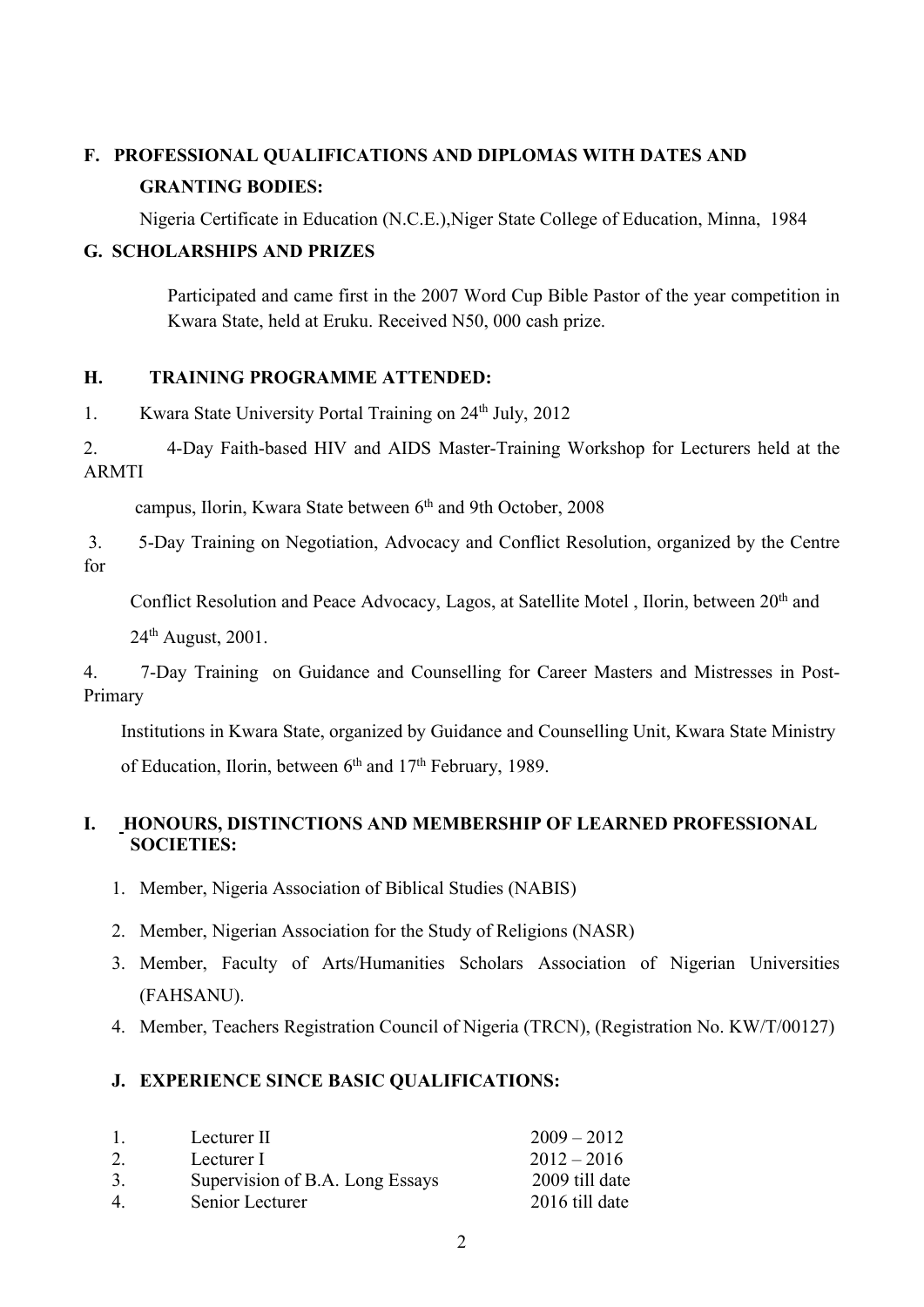### **ADMINISTRATIVE EXPERIENCE AND COMMUNITY SERVICE**

- **1.** Chairperson, Faculty of Arts Dress Code Committee 2019 till date
- **2.** Member, Faculty of Arts, University of Ilorin, Research Group 2016 -2021
- 3. Clearance Officer for 100 Level Christian Studies Students, Department of Religions, University of Ilorin, 2018/2019 Session.
- 4. Treasurer, Editorial Board, Ilorin Journal of Religions, (IJOURELS), Department of Religions, University of Ilorin, Nigeria, 2016 to date
- 5. Member, Local Organizing Committee, 2018 Biennial Conference, Department of Religions, University of Ilorin, Ilorin, Nigeria.
- 6. Chairperson, E-Library Committee, Department of Religions, University of Ilorin, October, 2016.
- 7. Secretary, Curriculum Review Committee in preparation for Accreditation, Department of Religions, University of Ilorin, October, 2016
- 8. Sub-Dean, Students Affairs, Kwara State University, Malete 2011- 2016
- 9. Chairperson, Kwara State University Counselling Committee, (Student Affairs) Nov.2014
- 10. Member, 2016 KWASU Convocation Planning Committee
- 11. Presented a radio programme as a Visitng Scholar with Dr Akinloye Ojo, Director, African Studies Institute, University of Georgia, Athens, at the University of Georgia Radio Station, USA on Monday, 18<sup>th</sup> May, 2015 from 3 to 4pm.
- 12. Guest Speaker, Malete Community Widow Empowerment Programme. GNS Assignment Organized by 2014/15, 400 Level Students on 10<sup>th</sup> October, 2014. Provided answers to most issues raised by the widows after the lecture. Followed up their complaints with Dr Jimba who promised to meet the authority concerned to resolve the issues.
- 13. Coordinator/Advisor, Fellowship of Christian Students, Kwara State University, Malete.
- 14. Member, Local Organizing Committee, 2015 International Conference of the Department of Religions, History and Heritage Studies, Kwara State University, Malete.
- 15. Secretary, Editorial Board, Journal of Religious Studies, Department of Religions, History and Heritage Studies, Kwara State University, Malete. 2015 to 2016
- 16. Member, Welfare Committee, Department of Religions, History and Heritage Studies, Kwara State University, Malete. 2013- 2015.
- 17. Examination Officer, Department of Religions, History and Heritage Studies, Kwara State University, Malete.. 2012 to 2016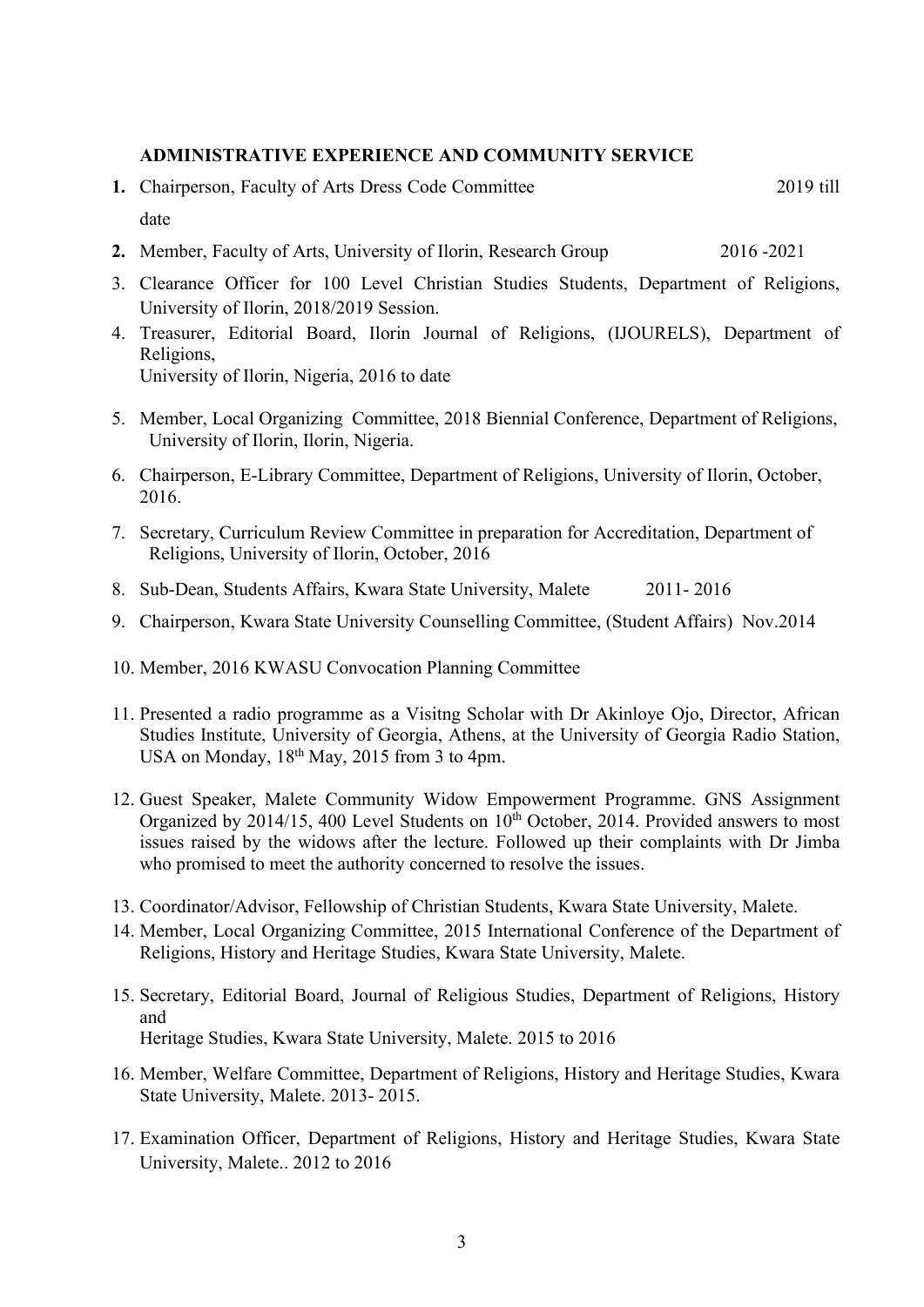- 18. Level Adviser (100 to 400 Level CHS Students, Department of Religions, History and Heritage Studies, Kwara State University, Malete. 2009 to2013.
- 19. Organized and delivered lecture at a One Day Workshop for Kwara State University Hostel Staff on 27<sup>th</sup> August, 2014.
- 20. From 2012 to 2016, organized the yearly 3 days orientation programmes for KWASU New Intakes. Led the students and other staff connected with the orientation to AVIATION COLLEGE ILORIN, ESIE MUSEUM AND SHOGHAI FARM as part of orientation programme.
- 21. Organized Socio-Personal Counselling for KWASU Students in the hostel (OFF AND ON CAMPUS), from 13<sup>th</sup> to 18<sup>th</sup> November, 2014, from 5pm to 7pm of affected days.<br>22. Member, KWASU Students Disciplinary Committee, 2012 – 2014
- 
- 23. Led two KWASU Students to OLUSEGUN OBASANJO PRESIDENTIAL LIBRARY, ABEOKUTA, to take part in an Invitation to Africa Regional Inter-University Debate, where they came third. The programme was from Friday, 28<sup>th</sup> February, to Thursday, 5<sup>th</sup> March, 2014. The Students are; MUFTIAT ADEYI-400L.VPA and BISOLA KAZEEM- 400L MICRO BIOLOGY, both of 2014/15 academic year.
- 24. Coordinator of Arts Programme in the Centre for Pre-Degree and Remedial Studies, Kwara State University, Malete., 2012 to 2016.
- 25. Coordinator, Christian Studies, Sandwich Degree Programme, Kwara State University.
- 26. Member, KWASU Ceremonial Committee. Successfully conducted the 3<sup>rd</sup> Matriculation Ceremony for newly admitted set of students. (Letter of Appreciation Received)
- 27. Member, Kwara State University Counseling Committee from November 2014 to 2016.
- 28. Secretary, Department of Religions, History and Heritage Studies, Kwara State University, Malete, from 2009 to 2012.
- 29. Member, Sports Committee, Kwara State University, Malete. 2010- 2011.
- 30. Member, Dress Code Committee, Kwara State University, Malete. 2010
- 31. Chairperson, Standing Committee on Dress Code,Kwara State University, Malete. 2011
- 32. Chairperson, Students Judiciary Committtee, Kwara State University, Malete 2011
- 33. Member, KWASU Sports Appeal Fund Raising Committee, May, 2014 .
- 34. Member, Commissioning Committee for the Presidential Visit of President Good-Luck Jonathan to Kwara State University Malete, on Tuesday 17th May, 2011.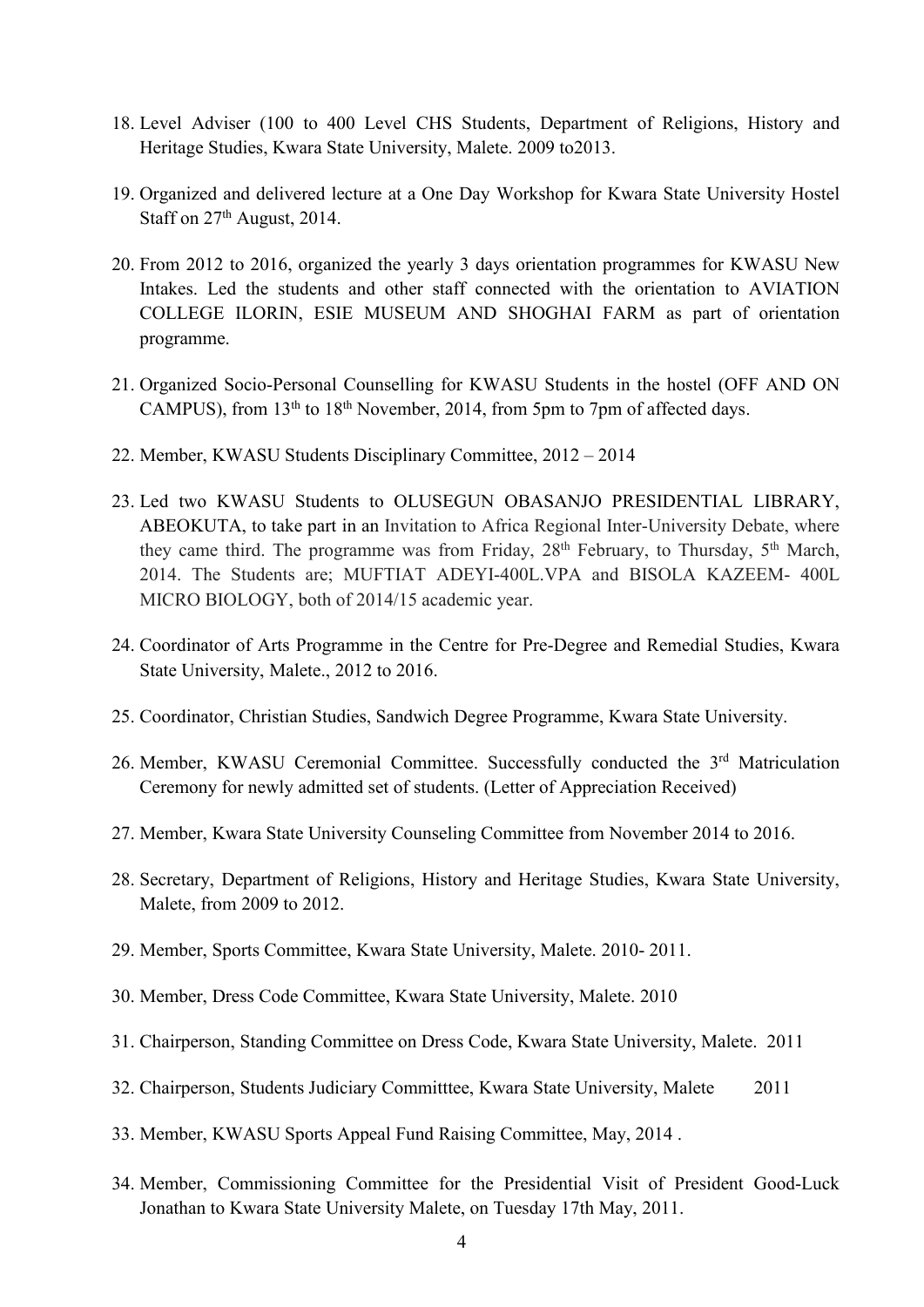- 35. Member, Four-man Committee for the planning of a befitting Send forth party for the Pioneer Acting Registrar of Kwara State University, Alhaji Olayiwola.
- 36. Sunday School Teacher, Christ Apostolic Church, English Assembly, Sabo Oke, Ilorin
- 37. Member, Board of Governor, Christ Apostolic Church Secondary School, Gaa Akanbi, Ilorin.
- 38. Children Sunday School Teacher, Christ Apostolic Church, Oke Ayo, Sabo Oke, Ilorin.

## **K. RESEARCH INTEREST AND COMMISSIONED PROJECTS:-**

- 1. An Appraisal of Christianity in Ilorin Emirate: 1855 2005. (PhD Thesis, Department of Religions, University of Ilorin, Ilorin).
- 2. The Growth of Churches in Ilorin Metropolis. (M.A. Thesis, Department of Religions, University of Ilorin, Ilorin)
- 3. The Place of Women in the Church. ( B.Ed. Long Essay Submitted to Department of Christian Religious Studies, Ahmadu Bello University, Zaria.)
- 4. Religious Understanding in Ilorin Metropolis: A Case Study of Sobi Hill. Sponsored Institutional Based Research by TETFUND**.** Submitted to Kwara State University Research Council

[https://scholar.google.com/scholar?hl=en&as\\_sdt=0%2C5&q=Akande+Lydia&oq=](https://scholar.google.com/scholar?hl=en&as_sdt=0%2C5&q=Akande+Lydia&oq=)

5. Level of Examiners' Satisfaction with WAEC Examination Process and Marking Conditions in Nigeria: Implications for Quality Assurance and Reliable Assessment Outcomes. Sponsored Institutional Based Research by TETFUND. Submitted to Kwara State University Research Council.

[https://scholar.google.com/scholar?hl=en&as\\_sdt=0%2C5&q=Akande+Lydia&oq=](https://scholar.google.com/scholar?hl=en&as_sdt=0%2C5&q=Akande+Lydia&oq=)

## In Progress:

- 1. Contemporary Trends in the Deconstruction of Names: A Threat to Cultural Heritage Among Yoruba in Nigeria.
- 2. Christian-Muslim Relations in Nigeria: Areas of Convergences for Peaceful Co-existence
- 3. Religious Intolerance in Nigeria: The Way Out.
- 4. Religion, Peace and Security in Africa: Interfaith Relations Perspective

## **L. INTERNATIONAL AND NATIONAL RESEARCH PUBLICATIONS:**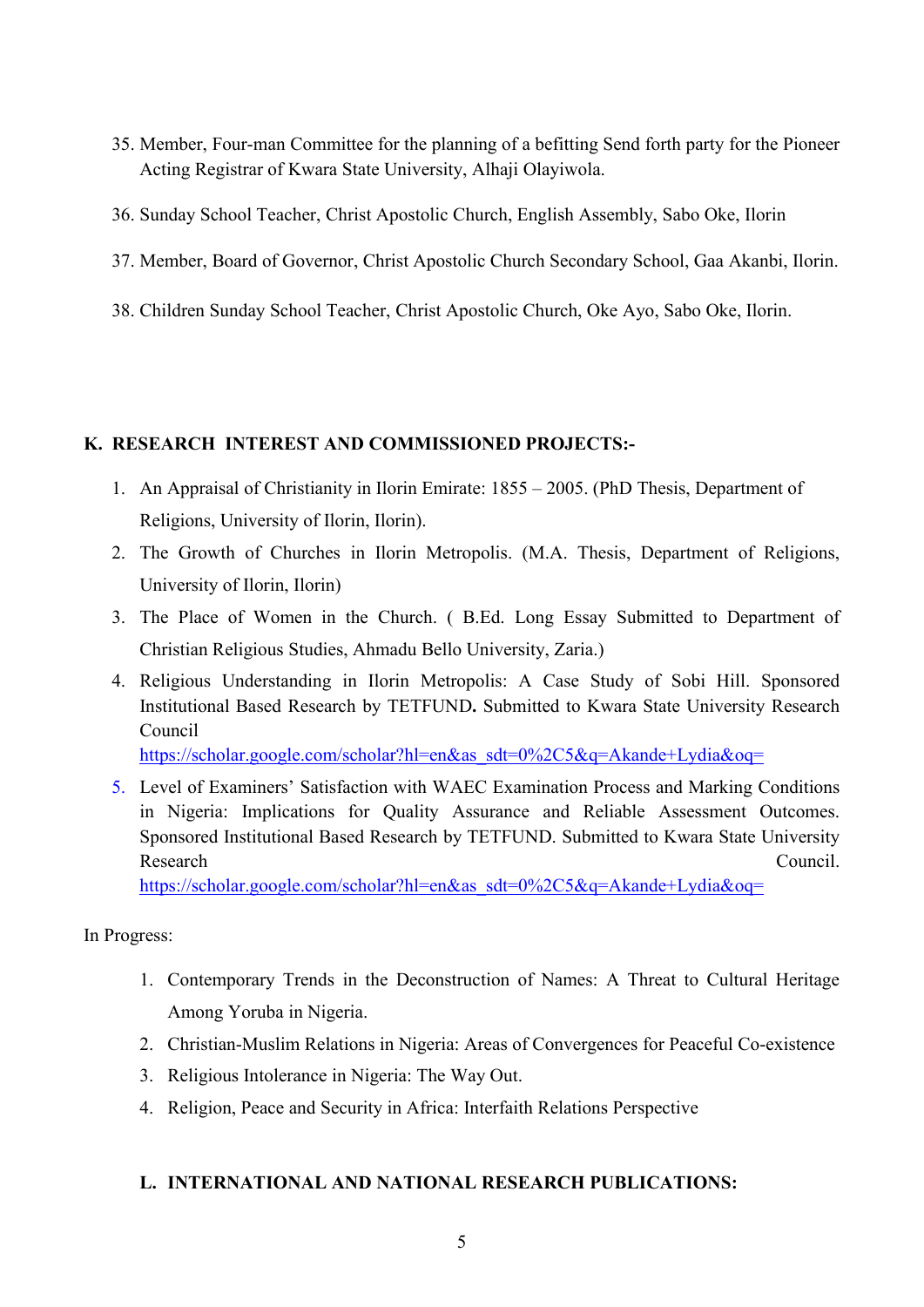- 1. Omotoye, R.W. and **Akande, L.B, (2020),** "Church Reformation in the 16th Century: Lessons for the Contemporary Nigerian Church." *Africa Journal of Evangelical Theology,* **Vol.39.1.2020,** 47-60**.** Published by Scott Christian University, Kenya. [https://biblicalstudies.org.uk/articles\\_ajet-04.php,](https://biblicalstudies.org.uk/articles_ajet-04.php) <https://scott.ac.ke/>
- 2. **Akande, L.B. (2020),** "Christianity and Politics in Nigeria: Prospects and Challenges" *Africa Journal of Evangelical Theology, Published by Scott Christian University, Kenya.* [https://biblicalstudies.org.uk/articles\\_ajet-04.php,](https://biblicalstudies.org.uk/articles_ajet-04.php) <https://scott.ac.ke/> (**Chapters in Edited Books. Accepted for Publication.)**
- 3. **Akande, L.B.** and Omotoye, R.W, (2020), "Religious Violence in Nigeria: Christianity as a Panacea" In an edited book by Ibigbolade Simeon Aderibigbe, Oyeronke Olademo, Williams Rotimi Omotoye and Bukunmi Ogunsola, Published by Lexington Books, (An Imprint of Rowan & Littlefield Publishers), New York, USA. (Accepted for Publication)
- 4. **Akande, L.B. (2016):** " The Practice of African Religion, Islam and Christianity in a Globalized Nigerian Society: Points of Cordiality" In *Contextualizing Africans and Globalizations: Expressions in Sociopolitical and Religious Contents and Discontents.* Ibigbolade.S.Aderibigbe, Rotimi Williams Omotoye and Lydia Bosede Akande, (eds), 139-146. Published by the African Studies Institute, University of Georgia, Athens, USA, and New York: Lexington Books, An imprint of Rowan and Littlefield, [https://rowman.com/ISBN/9781498533171/Contextualizing-Africans-and-Globalization-](https://rowman.com/ISBN/9781498533171/Contextualizing-Africans-and-Globalization-Expressions-in-Sociopolitical-and-Religious-Contents-and-Discontents) Expressions-in-Sociopolitical-and-Religious-Contents-and-Discontents
- 5. **Akande, L.B.** and Olaolu, S.O**. (2016):** "Biblical and Judicial Laws: The Search for Marital and Societal Stability in Nigeria" In *Contextualizing Africans and Globalizations: Expressions in Sociopolitical and Religious Contents and Discontents.* Ibigbolade.S.Aderibigbe, Rotimi Williams Omotoye and Lydia Bosede Akande, (eds**),** 175-188. Published by New York: Lexington Books, An imprint of Rowan and Littlefield. [https://rowman.com/ISBN/9781498533171/Contextualizing-Africans-and-Globalization-](https://rowman.com/ISBN/9781498533171/Contextualizing-Africans-and-Globalization-Expressions-in-Sociopolitical-and-Religious-Contents-and-Discontents) Expressions-in-Sociopolitical-and-Religious-Contents-and-Discontents
- 6. **Akande, L.B. (2015),**"A Retrospective Look at Nigerian Christians' Experience of Religious Riots and Terrorists' Attacks, In *Contexualizing Indegenous Knowledge in Africa and its Diaspora.* Ibigbolade Aderibigbe, Alloy Ihuah and Felisters Kiprono (eds); 148-158. UK: Cambridge Scholars Publishing. <https://www.cambridgescholars.com/download/sample/62745>
- 7. Akande, L. B. (2015), "Issues and Challenges of Religion in Nigeria in the 21<sup>st</sup> Century" In Y.A.Quadri, R.W.Omotoye and R.I.Adebayo (eds), *Relig in Contemporary Nigeria.(***London: Adonis and Abbey Publishers Ltd).pp 31-45.**
- 8. T.M.Salisu and **Akande, L.B. (2020),** "Selected World Religions in Consideration: An Overview." In *Studies in Philosophy, Science and Environment.* Biodun Akinpelu, Oseni Afisi, Philomena Ojomo and Kafayat Ajelara, (eds), 157-164. Published by Lagos State University, Centre for General Nigerian Studies.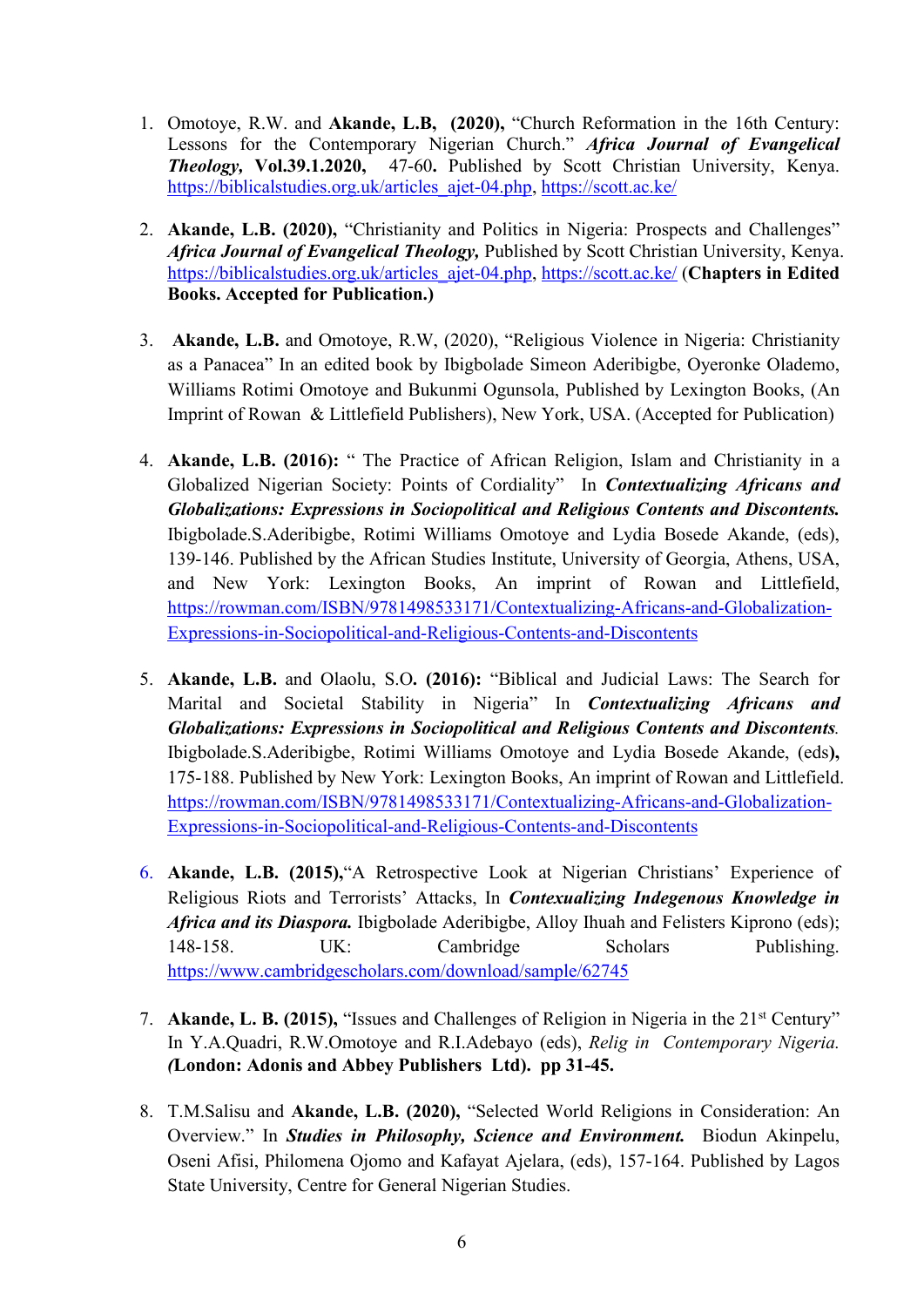- 9. **Akande, L.B. (2020),** "Religious Harmony in Nigerian Universities: A Major Concern for Sustainable Peace." In *Effective University Administration: A Compendium in Honour of Professor Olanrewaju Adigun Fagbihun, Vice Chancellor, Lagos State University, 2016-2021.* 329- 343. Published by The Centre for General Nigerian Studies, Lagos State University, Nigeria.
- 10. **Akande, L.B, (2019), "**Feminism and National Development: An Examination of Deborah's Leadership Role in the Bible" In *Ef ective Leadership in Education. A Book of Reading in Honour of AbdulRasheed Na'allah, Muritala Awodun, Olabisi Adedigba,* Monica.N.Odinko and Keshni Bipath (eds), 373-384. Published by Counselling and Career Services Centre, Kwara State University, Malete. [https://scholar.google.com/scholar?hl=en&as\\_sdt=0%2C5&q=Akande+Lydia&oq=](https://scholar.google.com/scholar?hl=en&as_sdt=0%2C5&q=Akande+Lydia&oq=)
- 11. **Lydia Akande**, Olayiwola Olorisade and Stephen Afolabi (2015), in Jamiu M. Sulaiman (ed) *Readings in Religion, Ethics and Leadership.* (**Ilorin: Integrity**) pp 1-49.

12. Jamiu, S.M., Adua,S.S, and **Akande, L.B, (2014),"**Religious Understanding in Ilorin Metropolis: A Case Study of Sobi Hill", **Abuja: TETFUND**

- 13. **Akande, L.B**. and Esere, M.O.,(2014),"Level of Examiners' Satisfaction with WAEC Examination Process and Marking Conditions in Nigeria: Implications for Quality Assurance and Reliable Assessment Outcomes" **Abuja: TETFUND**
- 14. Dopamu, A.T., **Akande, L.B**., and Hadi, A.M.,(2014), "Religion and Child Education For Peaceful Co-existence and Development in Nigeria", **in Religions: Journal of the Nigerian Association for the Study of Religions (NASR), Vol.24,2, pp 234-249.**
- 15. **Akande, L.B., (2014),** "An Appraisal of Interaction of Religions in Ilorin Emirate: A Christian Perspective." In Akanni, A.A, Dairo, A.O, Oderinde, O.A and Obasola,

#### *K.E.(eds),*

*Religion, Peace and Development in Nigeria. A Festschrift in Honour of Prof. E.A.Ade Odumuyiwa.* (**Department of Religious Studies, Olabisi Onabanjo University, Ago- Iwoye, Nigeria.), pp 147- 154.**

16. **Akande, L.B. (2014),** "Methods of Teaching Christian Studies: Implications for Student-Teachers." **In Journal of The Business ofEducation, Kwara State University, Vol.2, 1, pp 195-200**

- 17. **Akande, L.B.** and Mathew Oyerinde, (2013), "The Origin and Expansion of Christianity in Erinmope- Ekiti"in Olalere Adeyemi and Oyeniyi Alebiosu(eds), *Erinmope: A Historic, Cultural and Social-Economic Study of an Ekiti City* (**University of Ilorin Press) pp104- 107**.
- 18. Sulaiman, M.J**, Akande.L.B,** and Hadi, A.M,(2013),"Child Labour in Academic Discourse:The Eye Bird of Islam and Christianity" in **Journal of Early Childhood and Primary Education,** (**Department of Early Childhood and Primary Education, Kwara State University),Vol.2, pp133 145**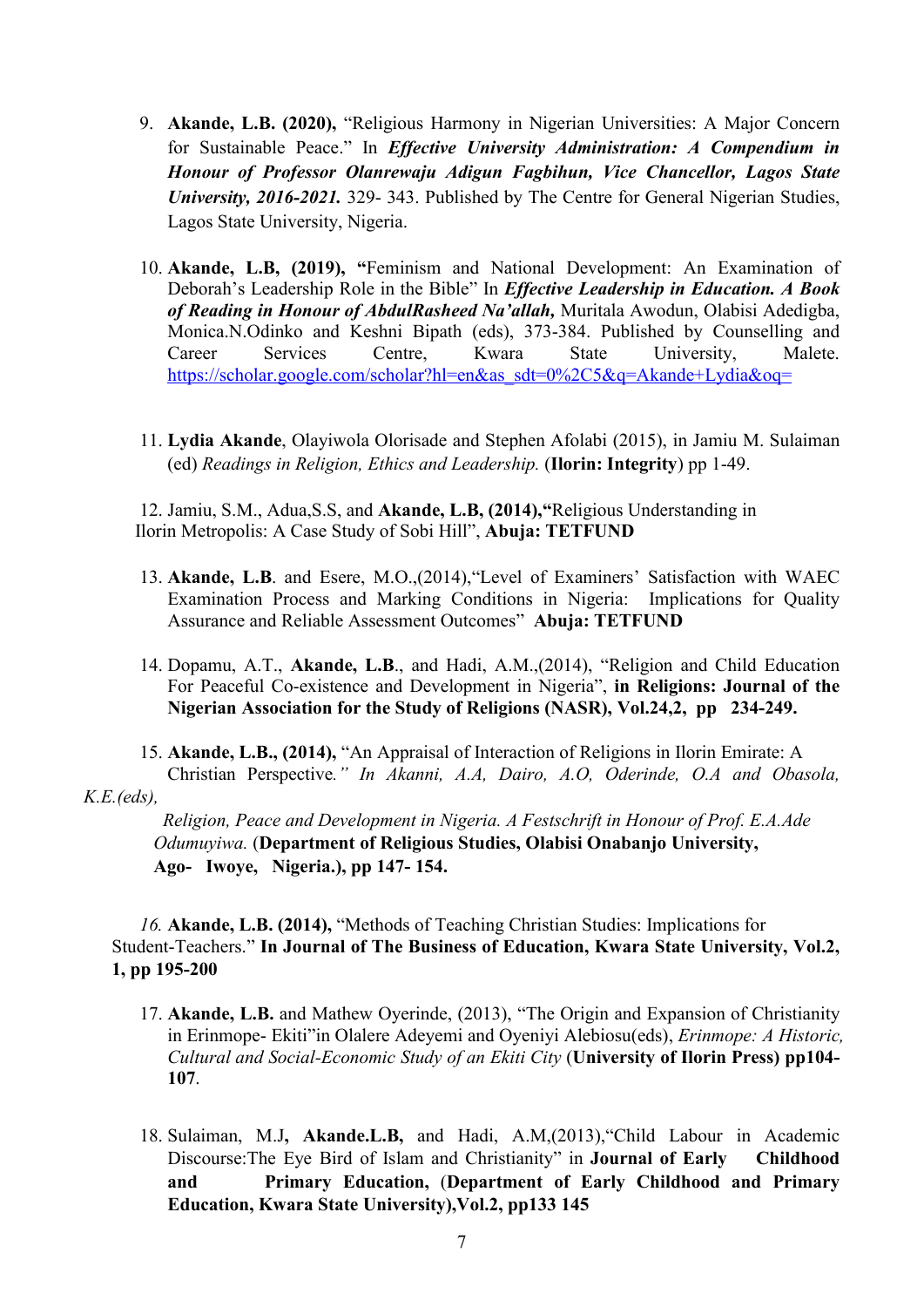19. Anthony, Z.A and **Akande, L.B. (2013),** "The Challenges of Christian Religion in Nation Building: Implication for African Religion." In **African Journal of Local Societies Initiative, (LOSI), Department of Religion and Philosophy, Benue State University. Vol.2,pp 45-49**

20. **Akande,L.B.** and Hadi,A.M (2012), "An Evaluation of Christian/Muslim Relations in Ilorin during the fourth Republic." In Sulaiman Jamiu and Rapheal Akanmidu (eds), *Religious Experiences in Nigeria.* (**Department of ICCRS, Kwara State University,), pp121-132**

21. **Akande, L.B.(2011**) "Christian Mission in Nigeria with Specific Reference to Asa LGA in Kwara State" in R.A Akanmidu(ed), *Thoughts in the Humanities.*(**Department of Religious Studies, Nasarawa State University, Keffi,), pp 497-504.**

22. Sulaiman Adua**, Lydia Akande** and Jamiu Sulaiman.(2011), "Religion and Cultural Balances as Instrument for Harmony"in Mary Kolawole and Muritala Awodun (eds) *STATECRAFT Laying The foundation for Modern Development* (**Kwara State University Press), pp 306-313**

23. **Akande, L.B. (2011).** "Curbing Cultism Among Nigerian Youths: The Role of Christian Religion, **in Religions, Journal of the Nigerian Association for the Study of Religions. (NASR),** pp 1-8

- 24. **Akande, L.B. (2010),** "The Influence of Information Technology on Christendom: An Overview" in S.O Oyewole, Ade.P.Dopamu, I.O.Umejesi, P.O.Amanze, V.A.Alabi and S.E.Ododo (eds). *Science in the Perspective of African Religion, Islam and Christianity.* (**Local Society Initiative (LSI) and the Nigerian Association for the Study of Religion and the Natural Sciences (NASTRENS), University of Ilorin,), pp 322-328.**
- 25. **Akande, L.B. (2006)**,"Interactions Between Science and Religion:A Biblical Perspective"

in Ade P. Dopamu, Olu Obafemi et al (eds), *Science and Religion in the Service of Humanity.* **(Local Society Initiative (LSI) and the Nigerian Association for the Study and Teaching of Religion and the Natural Sciences (NASTRENS), University of Ilorin, Ilorin), pp 330 -334.**

- 26. **Akande, L.B. (2005).** "An Examination of Poverty in Nigeria: A Christian Perspectives", in E. Ade Odumuyiwa, Ade P. Dopamu, Adeniyi, M. O.: Olalekan, D: Onah, O and Wetogbe – Weneka, W.O. (eds) *God: The Contemporary discussion.* (**Nigerian Association for the Study of Religions. (NASR)). pp 533-542.**
- 27. **Akande, L.B. (2005),** "Decolonizing St. Paul's Teaching on Women's Position in the Church" *in African Journal of Biblical Studies. An International Journal for Biblical Studies,* Vol.22, 2,**(The Nigerian Association for Biblical Studies, (NABIS), pp 48-56.**
- 28. **Akande, L.B. (2004)**. "A Study of the Inter-Play Between the Divine and Scientific Healing Strategies", in Abogunrin, S.O.; Akao, J. O.; Akintunde, D.O.; Toryough, G.N.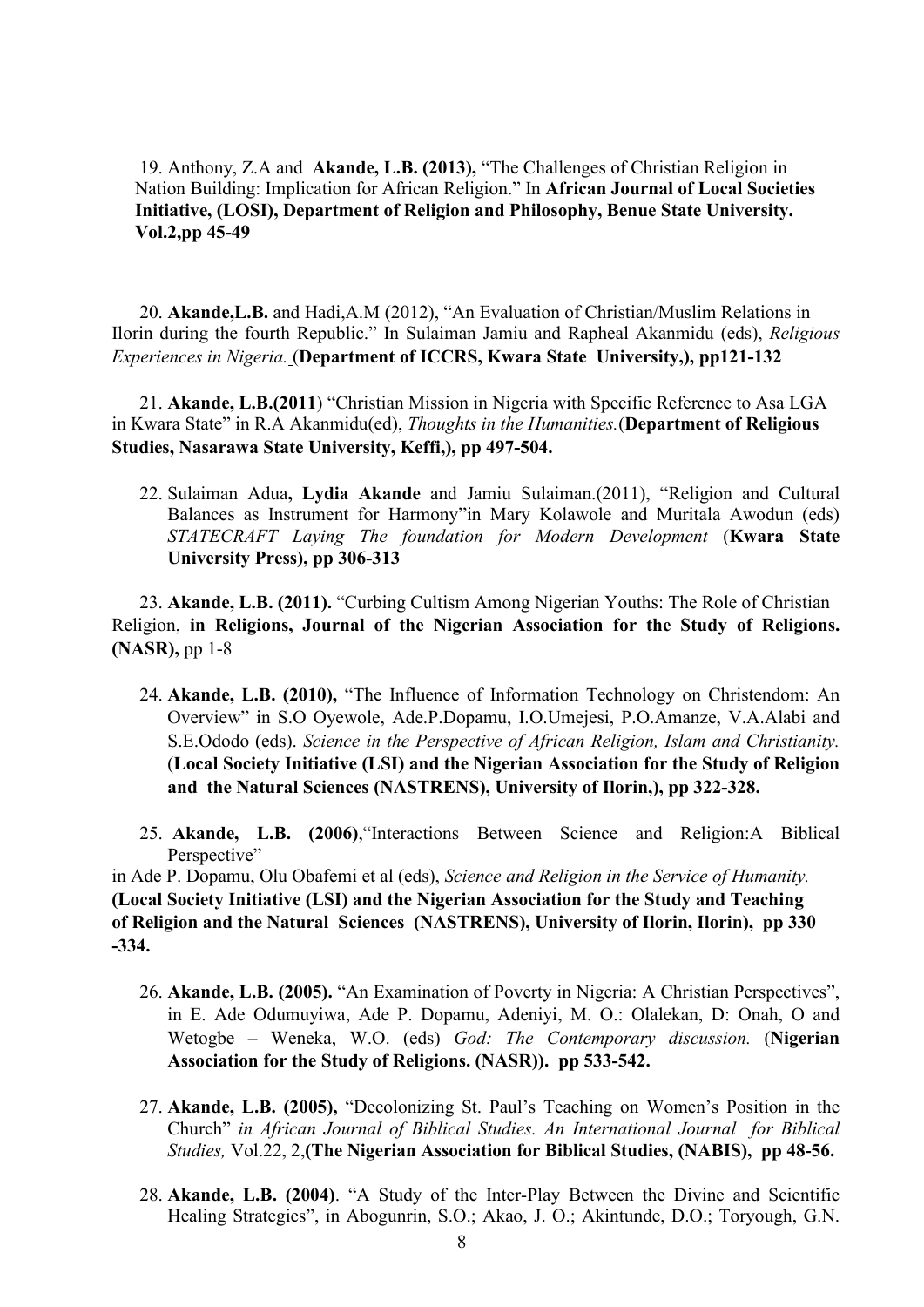and Oguntoye, P.A. (eds), *Biblical Healing in Africa Context* (**The Nigeria Association for Biblical Studies (NABIS). No. 3 pp 267-273**

29. **Akande, L.B. (2004).** "Women and Leadership in the Church", in Ade P. Dopamu, R.D. Abubakare, Olajubu, O. Omotoye R, and Laguda, D.O. (eds), *Religions, Leadership and Society: Focus on Nigeria.* (**Nigerian Association for the Study of Religions, (NASR) Pp. 83-89.**

## **M. MAJOR CONFERENCES ATTENDED WITH PAPERS READ**

- 1. **Akande, L.B. (2021**), "Nigerian Women And National Development: An Examination Of Deborah's Leadership Role In The Bible." **20 th Annual Africa Conference held at The University of Texas at Austin, from April 3rd to 5th, 2021. Theme: Nationalism. (Conference Paper Presented through Zoom. )**
- 2. **Akande, L.B. (2021**), "Impacts of Covid-19 on Members of Christ Apostolic Church, Hosanna Chapel, Agbara, Ogun State, Nigeria." University of Ilorin and University of Georgia 3rd Biennial Conference held at the University of Ilorin, Main Auditorium, from 19th to 21st May, 2021. Theme: The Challenges of Covid-19 on Language and Culture, Religion and Security in Africa and Diaspora.
- **3. Akande, L.B. (2019), "**Sustainable Peace and Security in Ilorin Emirate: The Role of Religious Leaders." U6+ 7th International Consortium Conference, held at the University of Calabar, Nigeria, from 2nd to 6th September, 2019. Theme: Harnessing Africa's Potentials in Science Technology and Humanities for Sustainable Development.
- 4. **Akande, L.B. (2018),** "An Appraisal of the Numerical Growth of Christ Apostolic Church, Ilorin." First Biennial Conference of the Department of Religions, University of Ilorin, Ilorin, Nigeria. Theme: Religion and Contemporary Issues. Held at: University Auditorium, between, 6th and 9th February, 2018.
- 5. **Akande, L. B**, and Funsho-Oyinloye, E.F**, (2018),** "Church Leaders and Nigerian Development: A Critical Appraisal." Paper jointly presented at the First Biennial Conference of the Department of Religions, University of Ilorin, Ilorin, Nigeria, held between, 6th and 9th February, 2018.
- 6. **Akande, L. B, (2018), "**Sustainability of Peace and Security in Ilorin Emirate: The Role of the Church." Presented at the 4th Biennial National Conference of the Centre for Ilorin Studies, (CILS), University of Ilorin, from 8<sup>th</sup> to 11th, of April, 2018.
- 7. **Akande, Lydia Bosede, (2018),** "Christian Principles and Peaceful Co-existence in Nigeria." Presented at the 1st International Conference of Inter-Religious Council, University of Ilorin, between, 25th and 27th June, 2018.
- 8. **Akande, L. B, (2018),** ,"Christian Disposition to Religion and Good Governance in Nigeria." Paper presented at the second Joint International Conference between University of Georgia, Athens, USA and University of Ilorin, Nigeria, from 4th to 7th, December, 2018.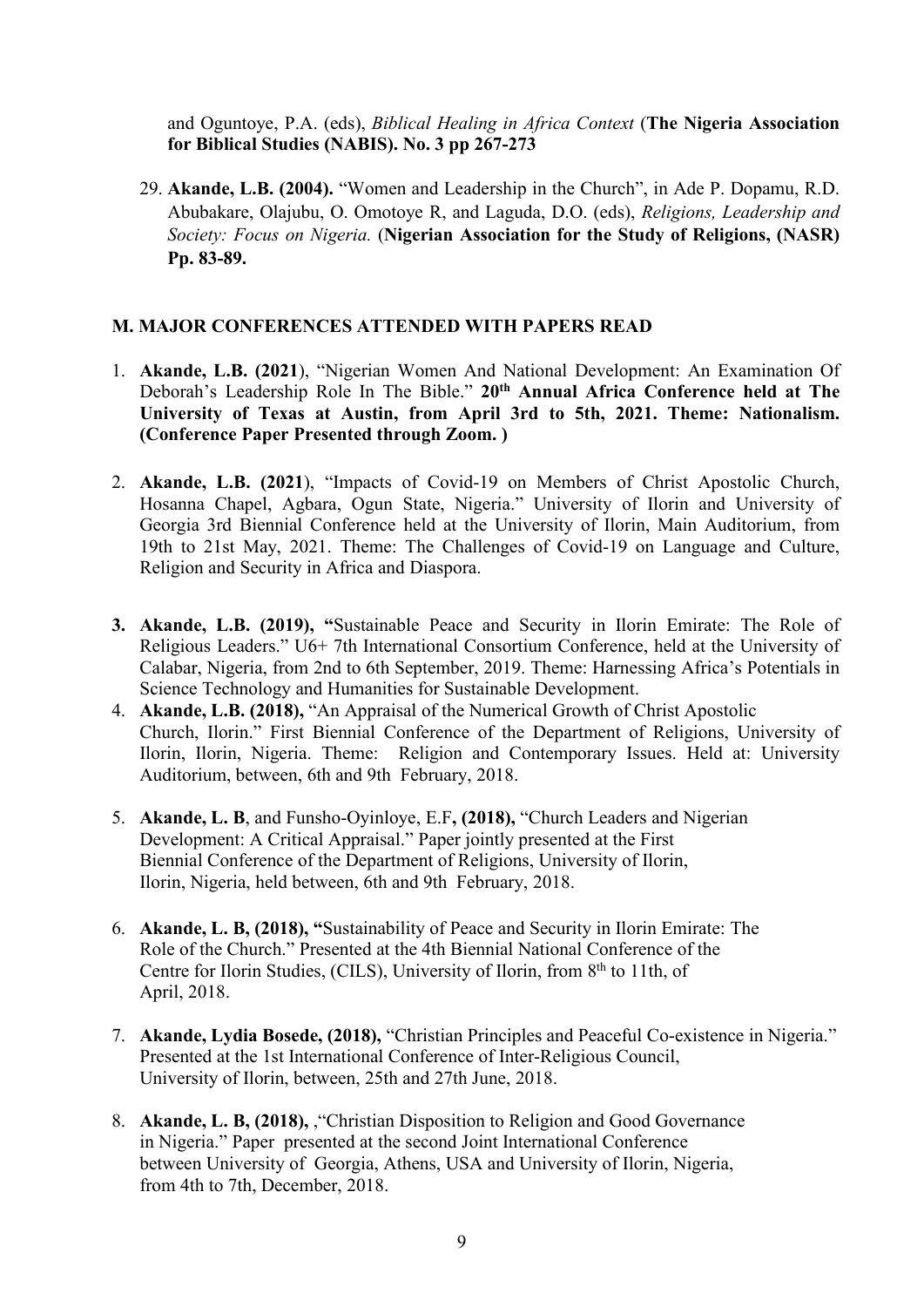- 9. **Akande, L. B, (2017),** "Pentecostalism and Nigerian Development: An Assessment of the activities of Christ Apostolic Church". Paper presented at the 2017 International Conference on African Pentecostalism and Development in Africa and Diaspora, held at the Redeemed Christian Bible College Main Campus, between 13th and 15th June, 2017.
- 10. **Akande, L. B** and Ayoola, O.O **(2017)**, "Pentecostalism and Migration: A Study of the Redeemed Christian Church of God, Nigeria to Athens, USA." Paper presented at the 2017 African Studies Institute Biennial International Conference. Theme: Voluntary and Involuntary: Migration and the Conceptualization of African Identities and Homeland", held at the African Studies Institute, University of Georgia, between 8th and 10th November, 2017.
- 11. **Akande, L. B,(2017),** "Interfaith Relations in Nigerian Educational Institutions: A Study of Selected Tertiary Institutions in Ilorin Emirate". Presented at the 2<sup>nd</sup> International Conference on Faith Integration, held at Babcock University, Ilishan, between 17th and 21st September, 2017.
- 12. **Akande, L.B. (2016),** "Christianity and Politics in Nigeria: Prospects and Challenges". Paper presented at the 1<sup>st</sup> Joint International Conference between African Studies Institute, University of Georgia, Athens, USA and Faculty of Arts, University of Ilorin, Nigeria, from 21<sup>st</sup> to 25<sup>th</sup> November, 2016. Theme: Topical Issues in Culture and Development in Africa and its Diaspora, held at University of Ilorin Auditorium.
- 13. **Akande, L.B. (2015),"**Christian Disposition to Religion and Good Governance in Nigeria." Paper presented at ICCRS International Conference, on Religion and Governance in Africa in the 21<sup>st</sup> Century. Held at the University Auditorium, Kwara State University, Malete, from  $12<sup>th</sup>$  to  $15<sup>th</sup>$  October, 2015.
- 14. **Akande, L.B.,** Hadi, A.M, and Olaosebikan, S.J**.,(2015)**, "Inter-Religious Harmony for Good Governance in Nigeria: Perspectives of African Religion, Islam and Christianity." Paper presented at ICCRS International Conference. Held at the University Auditorium, Kwara State University, Malete, from 12<sup>th</sup> to 15<sup>th</sup> October, 2015.
- 15. **Akande, L. B. (2015),** "Songs as Source of Information in African Traditional Religion: The Yoruba Examples." Paper presented at APERO Lecture Series, organized by African Studies Institute, University of Georgia, Athens, USA, on 1<sup>st</sup> April, 2015.
- 16. Dopamu, A.T, **Akande, L.B**, and Hadi,A.M,**(2014),** "Religions And Child Education for Peaceful Co-Existence and Development in Nigeria" Paper presented at the 35<sup>th</sup> Annual Conference of the Nigerian Association for the Study of Religions held at the University of Abuja, from  $2<sup>nd</sup>$  to  $5<sup>th</sup>$ September, 2014
- 17. **Akande, .L.B, (2014),** "Effective Management of Students' Hostel." Paper Presented at a one day seminar organized for Kwara State University Hostel Staff on Wednesday, 27 th August, 2014, at College of Engineering Board Room.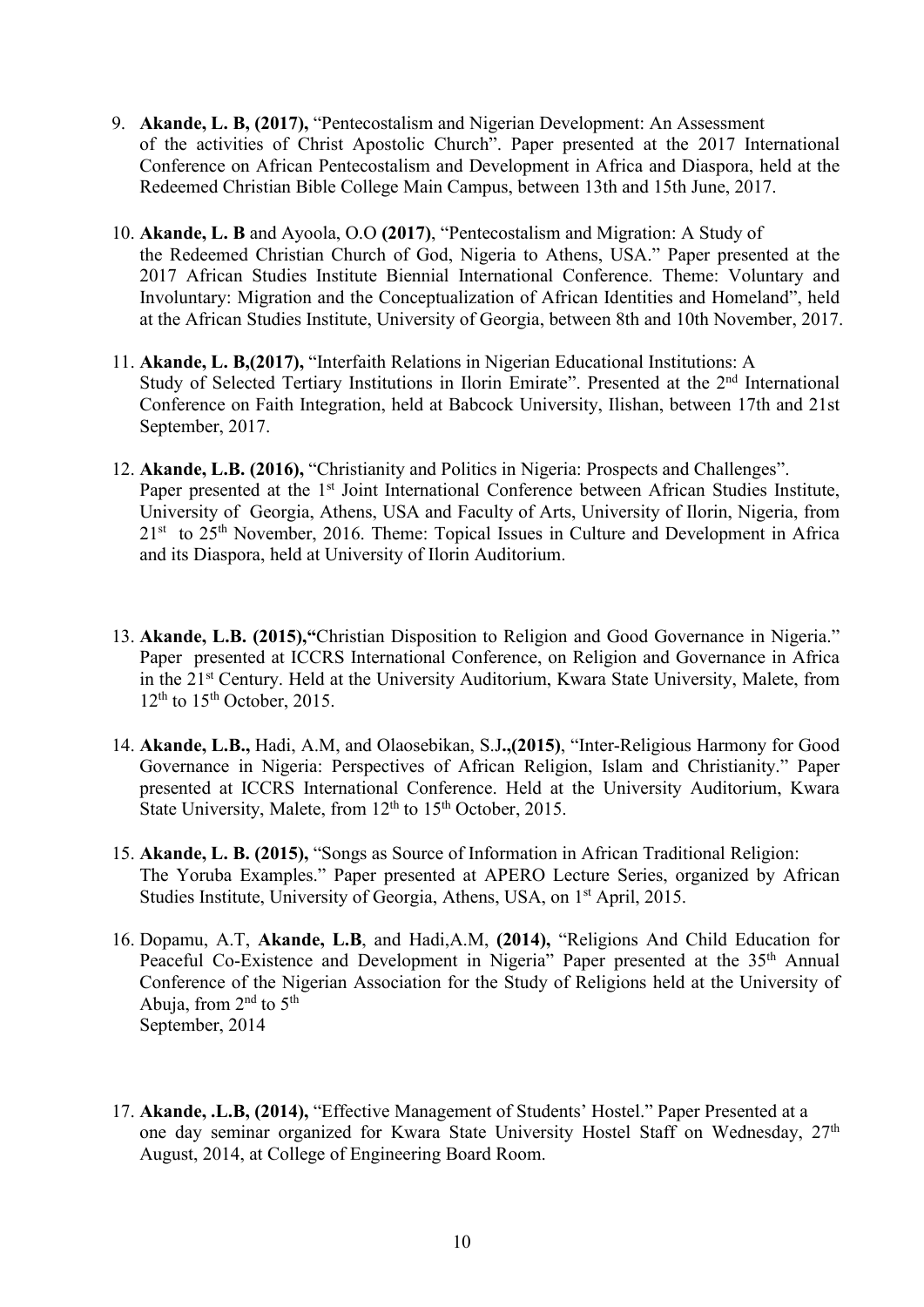- 18. **Akande, L.B. (2014),** "Emergence of African Independent Church Movements in Nigeria and its Impact on African Diaspora". Presented at the Fourteenth International Annual African Conference, held at the University of Texas in Austin, from 4<sup>th</sup> to 6<sup>th</sup> April, 2014.
- 19. **Akande, L.B. (2014),** Inter-University Debate, organized by UNESCO during its Bi- Annual Summit on "Harnessing Culture for Sustainable Development And Human Security in Africa" held at Olusegun Obasanjo Presidential Library, Abeokuta, Ogun State, Nigeria, from 28<sup>th</sup> February to 5<sup>th</sup> March, 2014.
- 20. **Akande ,L .B.** and Hadi, A.M.**(2013)** "Religions and Sustainable Developments in Nigeria: Christian/Muslim Perspectives. 1st U6 Conference, held at Kwara State University, Malete
- 21. **Akande, L.B. (2013)** "The Practice of African Religion, Islam and Christianity in a Globalized Nigerian Society: Points of Cordiality".2<sup>nd</sup> Annual International Conference of the African Studies Institutes, University of Georgia, from 13<sup>th</sup> to 15<sup>th</sup> November, 2013.
- 22. **Akande, L.B.(2012)** " A Retrospective Look at Nigerian Christian Experience of Terrorist Attacks". 1<sup>st</sup> Annual International Conference of the African Studies Institutes, University of Georgia, USA, from 8<sup>th</sup> to 10<sup>th</sup> November, 2012
- 23. **Akande, L.B.(2011)** "Curbing Cultism Among Nigerian Youths: The Role of Christian Religion". A Paper presented at the annual conference of the National Association for the Study of Religions, held at Benue State University, Makurdi between 6<sup>th</sup> and 9<sup>th</sup> September, 2011.
- 24. **Akande, L.B.** and Hadi,A.M**.(2010)** ''Christian-Muslim Relations in Ilorin Metropolis.''Paper presented at the First National Conference of the Department of Islamic, Christian and Comparative Religious Studies, Kwara State University, Malete, held at the main Campus of the University, between 21st and 24th October, 2010.
- 25. **Akande,L. B**. and Muhammad Nasiru Adeoye, **(2010),** "Religious Leaders as Agents of National Re-Branding: The Nigerian Experience.'' A Paper presented at the Bi-Annual Conference of the Nigerian Association for Biblical Studies, held at ECWA Theological Seminary, Igbaja, between Tuesday,5th and Friday, 8th July, 2010.
- 26. Akande, L.B. (2009), "Christianity as a Catalyst For Social Problems in the 21<sup>st</sup> Century Nigeria: Issues and Challenges". A Paper Presented at the Annual National Conference of Nigerian Association for the Study of Religions (NASR), held at Emmanuel Alayande College of Education, Oyo Between 1 st and 4th September, 2009.
- 27. Hadi A.M. And **Akande, L.B. (2007),** "Religions And Inter-Group Relations:A Case Study of Christian/Muslim Relation In Ilorin", Paper Presented at the international conference in Honour of Professor Obaro Ikime at 70, held at Faculty of Arts Large Lecture Theatres, University of Ibadan Between 16<sup>th</sup> and 18th January, 2007.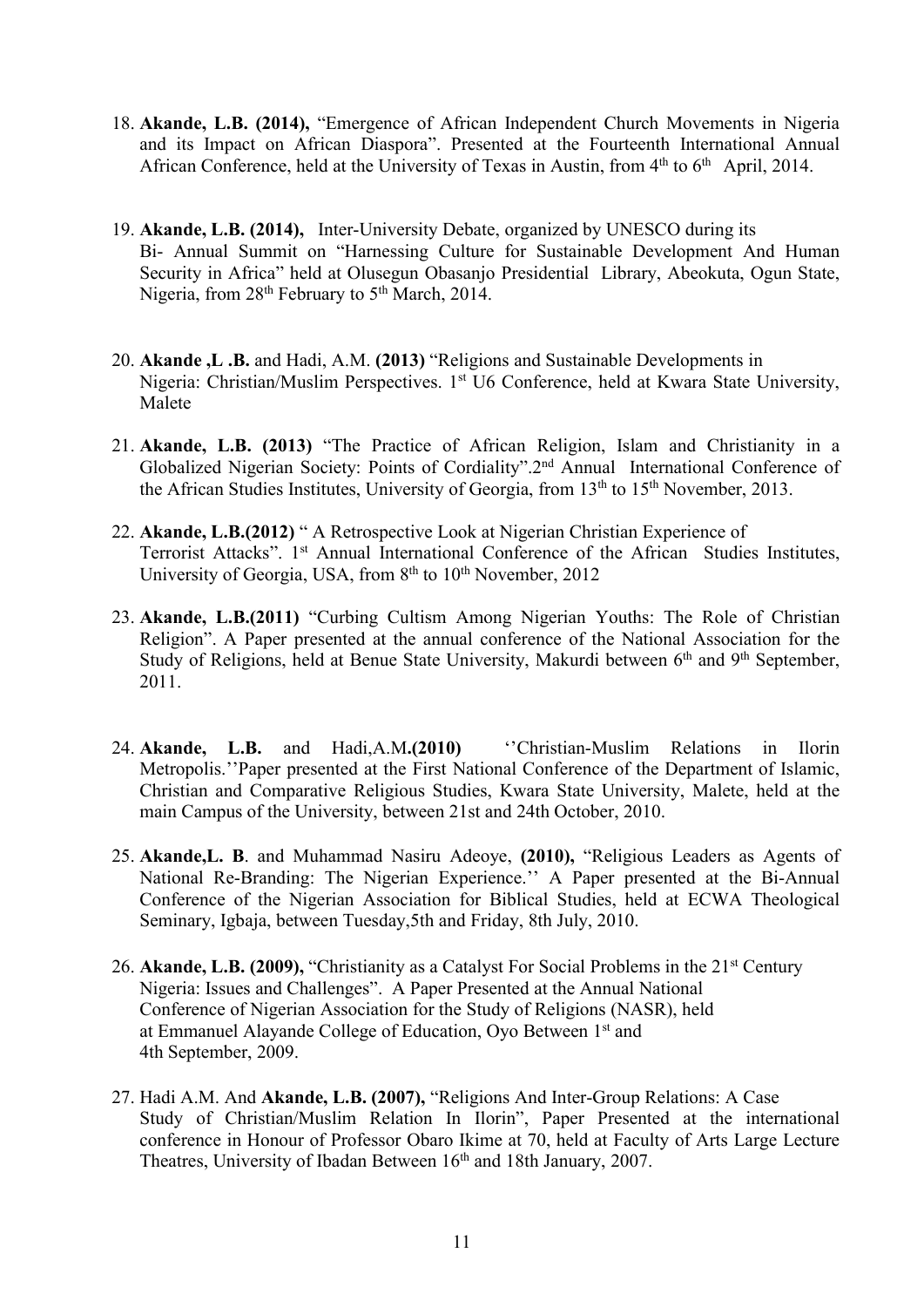- 28. **Akande, L.B. (2007),** "Religion as a Catalyst for Nigeria in the 21st Century: Issues and Challenges." Paper Presented at the International Conference Organized by the Faculty of Administration, Obafemi Awolowo University, Ile-Ife on NIGERIA IN THE 21ST CENTURY: ISSUES AND CHALLENGES" held between 10th and 13th July, 2007 at Obafemi Awolowo University, Ile-Ife, Nigeria.
- 29. **Akande, L.B. (2004),**National Conference of Association of Women in College of Education (WICE) held at Kwara State College of Education, Ilorin 22th – 26th November, 2004. Read a paper titled "Religion as Instrument of Development in Ilorin: The Impact of the Church".
- 30. **Akande, L.B. (2009),** Solid Education: The Bedrock to a Successful Living. A paper Delivered at Dunamies Kiddies Academy, during her speech and Prize-Giving Day Ceremony on Wednesday, 22nd July, 2009.
- 31. **Akande, L.B. (2009),** Obedience: The Key to A Successful Marriage. A Paper Delivered at the National Annual Conference of Good Women Association, Christ Apostolic Church, at Odo-Owa on Thursday, 6th August, 2009.
- 32. **Akande, L.B. (2009),** "Christian Educators and Their Ministry in Schools". A Paper Delivered at the Quarterly Meeting of the Christian Teachers' Association of Nigeria at Union Baptist Grammar School, Gaa-Akanbi, Ilorin, on Wednesday, 8th July, 2009.
- 33. **Akande, L.B. (2009),** "Women as Home Builders: The Way Forward". A Paper Delivered at the formal Inauguration of Aya Olalomi Progressive Association, Offa and the Launching of their maiden Almanac on Saturday 7th March, 2009.

# **N. INFORMATION ON FELLOWSHIP, MASTER'S PROJECTS & PhD THESIS SUPERVISED:**

- 1. Visiting Scholar on Sabbatical, Department of Religions and Peace Studies, Lagos State University, Ojoo, Nigeria. October,2019 to October,2020.
- **2.** Visiting Scholar, Department of Religions and African Studies Institute, University of Georgia, Athens, USA. January to May, 2015.
- **3.** "Liberation Theology: Solution to Tribalism in the African Church, Nigeria," by Popoola Kayode Paul. 2020. (MA) Sole Supervision, Completed. Department of Religions and Peace Studies, Lagos State University, Ojoo, Nigeria
- 4. "The Baptist Church and Poverty Alleviation in Nigeria: A Case Study of Ilorin West Local Government Area of Kwara State" by Olusola-Ilori, Ouwabusayo Olayinka. 2017. Sole Supervision Completed.
- 5. Impacts of United Missionary Church of Africa (UMCA) on the Educational Development of Mokwa Local Government Area of Niger State, Nigeria. (External Examiner, Department of Religions, History and Heritage Studies, Kwara State University, Malete.)
- 6. The Contributions of Christianity to the Development of Erinmope- Ekiti, Nigeria." By Oyerinde Samuel Oluwagbemiga. 2017 (MA).Sole Supervision. Completed